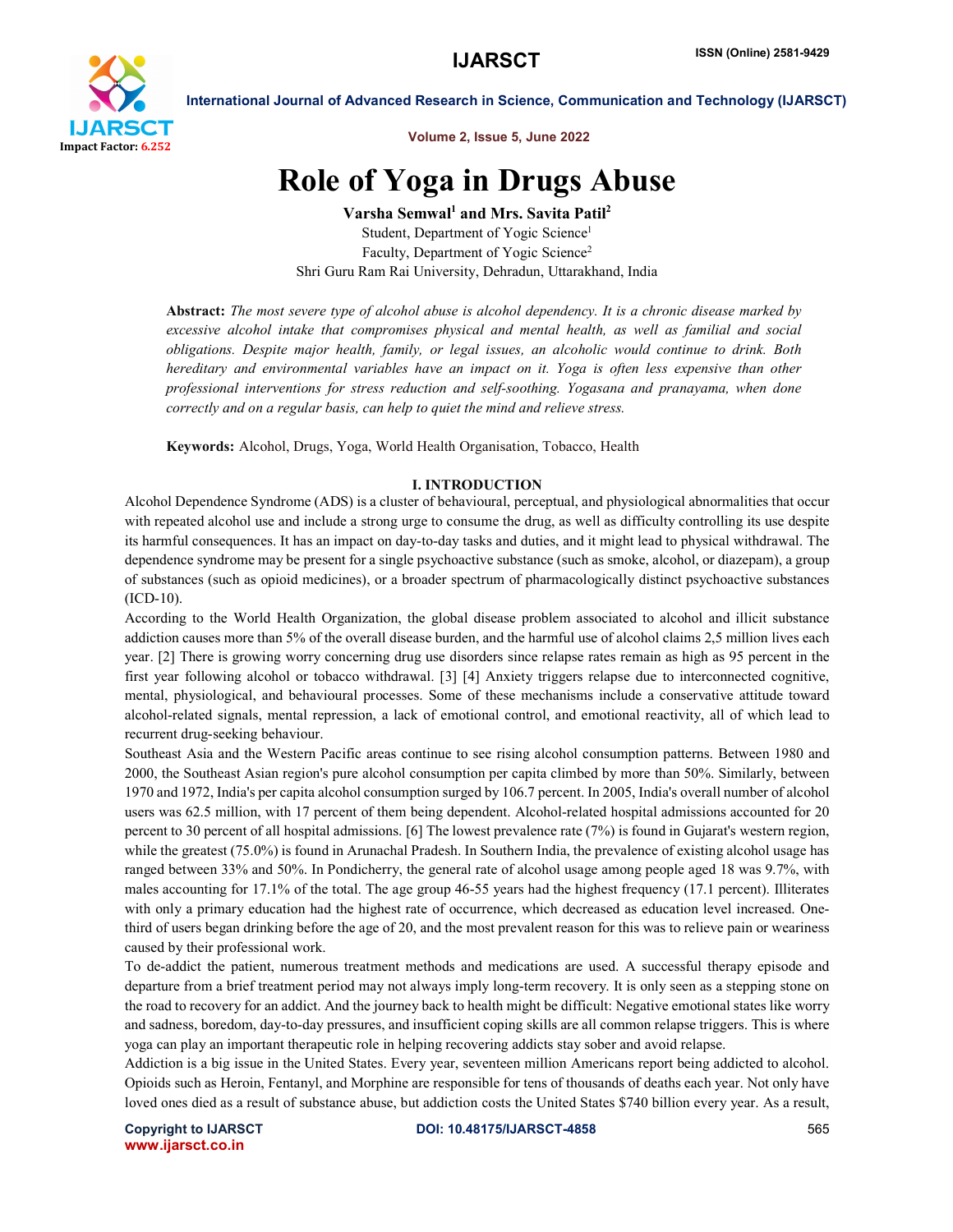

International Journal of Advanced Research in Science, Communication and Technology (IJARSCT)

### Volume 2, Issue 5, June 2022

there have been numerous campaigns against substance misuse, as well as treatments that can help. Along with standard pharmaceuticals and Cognitive Behavioral Therapy, holistic treatments such as meditation and yoga have become increasingly important treatments for substance dependence.

# II. YOGIC BELIEFS AND SUBSTANCE ABUSE

Yoga and meditation have long been thought of as a way to relieve physical and emotional discomfort by introducing rhythm and breathing to the mind and body. Different yogic practises have different perspectives on drug and alcohol abuse. Drugs, according to yogic principles, interfere with consciousness and disrupt the body's energy centres. Students of Kundalini yoga are advised not to use drugs since "energies in the body may spiral out of control," resulting in their abstinence.

Yoga concentrates and grounds the mind, which is beneficial to people who are suffering substance abuse. Yoga, despite the highs of exhilaration and the lows of sadness, generates a sense of comfort and connection. Endorphins, or "feel good hormones," are released as a result of linking the body while taking deep breaths, creating a natural high throughout the brain. I walked out of class feeling new, grounded, balanced, alive, and most importantly, feeling like I was going to be okay, says a woman who practised yoga while recovering from addiction. I absolutely adored it.

She returned later because she discovered that yoga reduced her reactivity, provided a secure group, and allowed her to control her thoughts. These are only a few of the many post-addiction benefits of yoga, and many of them have helped her anxiety and insomnia. I also taught her lessons about willpower and gave her a new outlook on life.

# III. YOGA AND COCAINE-USE DISORDERS

Only one study has compared the effects of yoga on cocaine-abusing patients. The efficacy of yoga or meditation versus no intervention was evaluated in 24 HIV-positive crack cocaine users in this randomised controlled trial. When compared to the control condition, the study arm's overall score on the Perceived Stress Scale and the Impact of Events Scale improved significantly after two months of intervention. Although the intervention improved QoL slightly, there was no discernible difference in serum cortisol or dehydroepiandrosterone levels.

### IV. AYURVEDIC ASPECT OF ALCOHOL ADDICTION

Oak satmya (Acquired homologation) is a term used by Acharya Charak to describe a substance that becomes homologous through time. In the Ayurveddipika, Acharya Chakrapani noted that the Apathya (unwholesome) substance is more about innocuous if it becomes homologous over time, even though it may be poison. The process through which a person becomes physiologically dependent on a substance as a result of repeated use is known as drug addiction. In this case, the addict is also homogeneous with alcohol. As a result, the processes of addiction and Satmya are quite similar. The only difference is that Satmya has less yearning after withdrawal than addiction. In his Mahakavya Bhagvatgeeta, Mahrshi Vedavyas also mentions that the Sidha purush (Ascetic) are free of all indulgences, but the common people are not since the perception of material remains in the body. As a result, the alcohol-addicted person will attempt to abstain from alcohol, but his body will remind him, causing him to crave it.

### V. CONCLUSION

Astang yoga includes asana (posture), pranayama (breath control), pratyahara (sense withdrawal), dharana (concentration), and dhyana (meditation), all of which can help with anxiety, agitation, insomnia, memory loss, and a variety of other disorders that can arise from alcohol addiction and withdrawal. It also strengthens the patient's willpower to lessen or eliminate the risk of relapse. In a nutshell, Ashtang Yoga is a set of activities that stimulate a wide range of addiction recovery themes; it is a set of approaches for improving its subject's physical, cognitive, emotional, social, and recreational needs.

Substance abuse disorders are one of the most serious public health issues in the world, and they are one of the leading causes of morbidity and mortality. Despite this, the therapeutic choices for these illnesses are somewhat restricted. Because of the multiple domains of symptoms (e.g., cognitive, somatic, behavioural, psychological, etc.) present in patients with substance-use disorders, managing these diseases is difficult. As a result, substance abuse treatment must incorporate a variety of strategies that can address each of these dimensions. According to our findings, yoga and

www.ijarsct.co.in